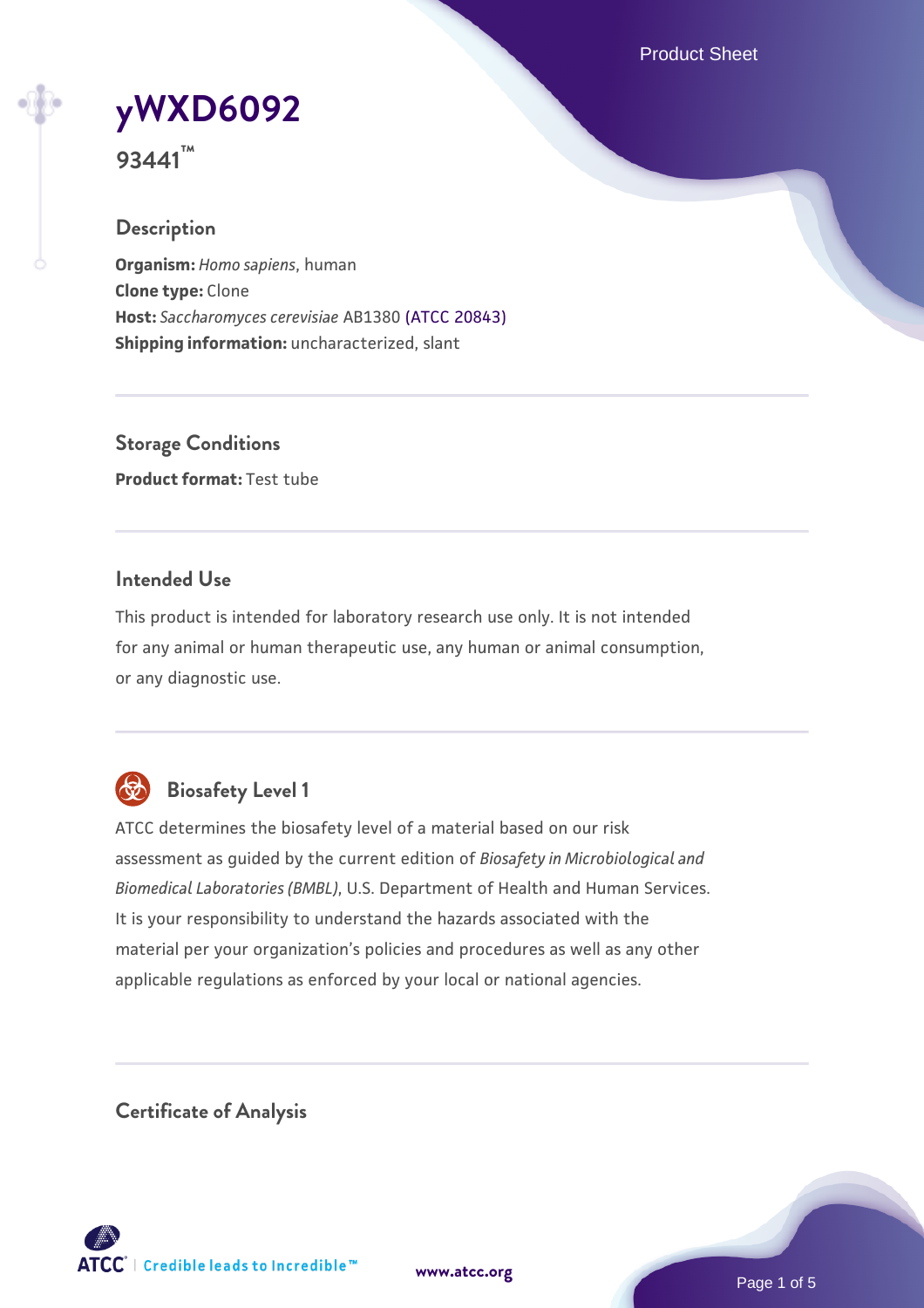## **[yWXD6092](https://www.atcc.org/products/93441)** Product Sheet **93441**

For batch-specific test results, refer to the applicable certificate of analysis that can be found at www.atcc.org.

## **Insert Information**

**Type of DNA:** genomic **Genome:** Homo sapiens **Chromosome:** X X pter-q27.3 **Gene name:** DNA Segment, single copy **Gene product:** DNA Segment, single copy [DXS5031] **Gene symbol:** DXS5031 **Contains complete coding sequence:** Unknown **Insert end:** EcoRI

## **Vector Information**

**Construct size (kb):** 195.0 **Intact vector size:** 11.454 **Vector name:** pYAC4 **Type of vector:** YAC **Host range:** *Saccharomyces cerevisiae*; *Escherichia coli* **Vector information:** other: telomere, 3548-4235 other: telomere, 6012-6699 Cross references: DNA Seq. Acc.: U01086 **Cloning sites:** EcoRI **Markers:** SUP4; HIS3; ampR; URA3; TRP1 **Replicon:** pMB1, 7186-7186; ARS1, 9632-10376

# **Growth Conditions**

**Medium:** 



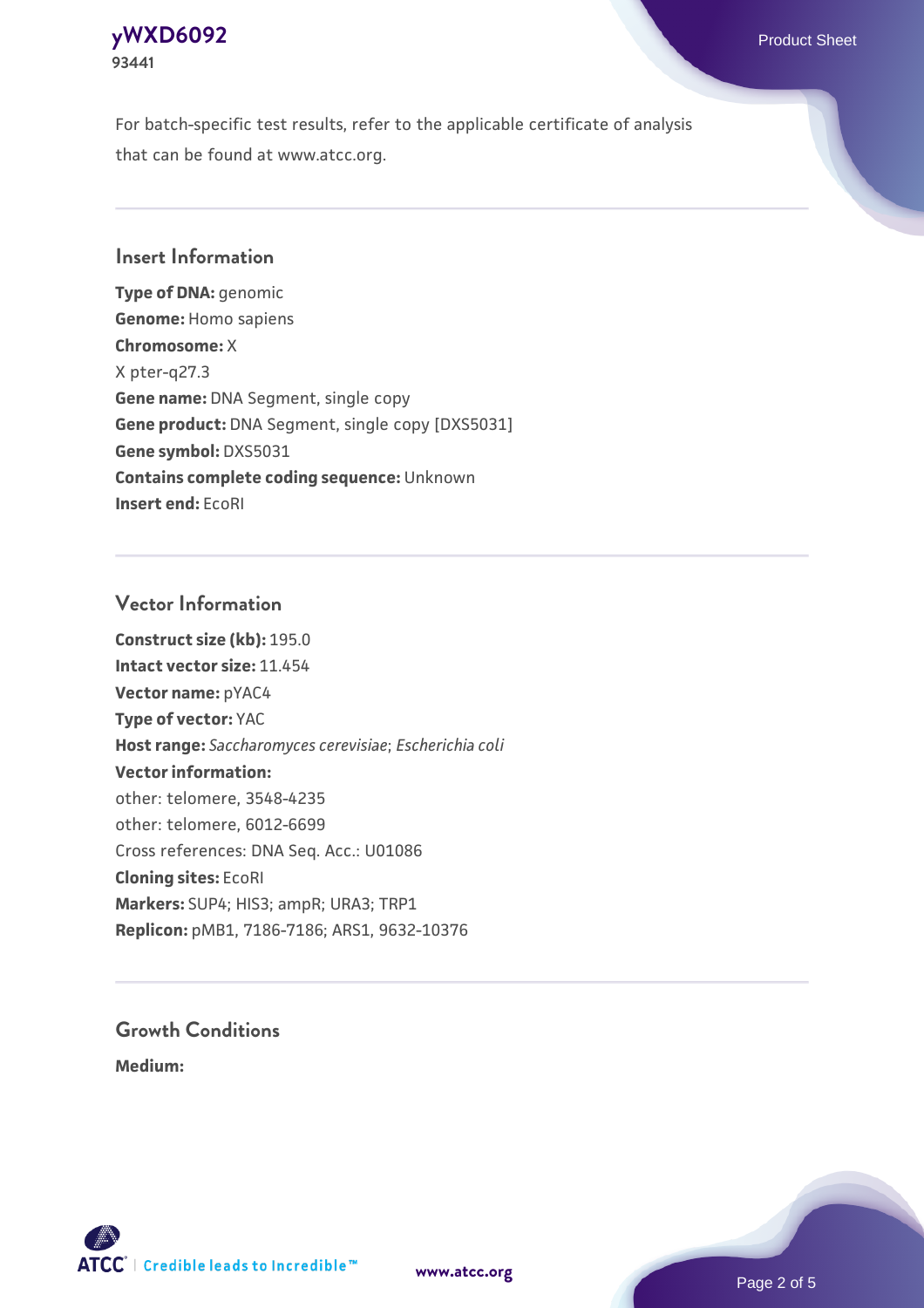#### **[yWXD6092](https://www.atcc.org/products/93441)** Product Sheet **93441**

[ATCC Medium 1245: YEPD](https://www.atcc.org/-/media/product-assets/documents/microbial-media-formulations/1/2/4/5/atcc-medium-1245.pdf?rev=705ca55d1b6f490a808a965d5c072196) **Temperature:** 30°C

#### **Notes**

More information may be available from ATCC (http://www.atcc.org or 703- 365-2620).

## **Material Citation**

If use of this material results in a scientific publication, please cite the material in the following manner: yWXD6092 (ATCC 93441)

## **References**

References and other information relating to this material are available at www.atcc.org.

## **Warranty**

The product is provided 'AS IS' and the viability of ATCC® products is warranted for 30 days from the date of shipment, provided that the customer has stored and handled the product according to the information included on the product information sheet, website, and Certificate of Analysis. For living cultures, ATCC lists the media formulation and reagents that have been found to be effective for the product. While other unspecified media and reagents may also produce satisfactory results, a change in the ATCC and/or depositor-recommended protocols may affect the recovery, growth, and/or function of the product. If an alternative medium formulation or reagent is used, the ATCC warranty for viability is no longer



**[www.atcc.org](http://www.atcc.org)**

Page 3 of 5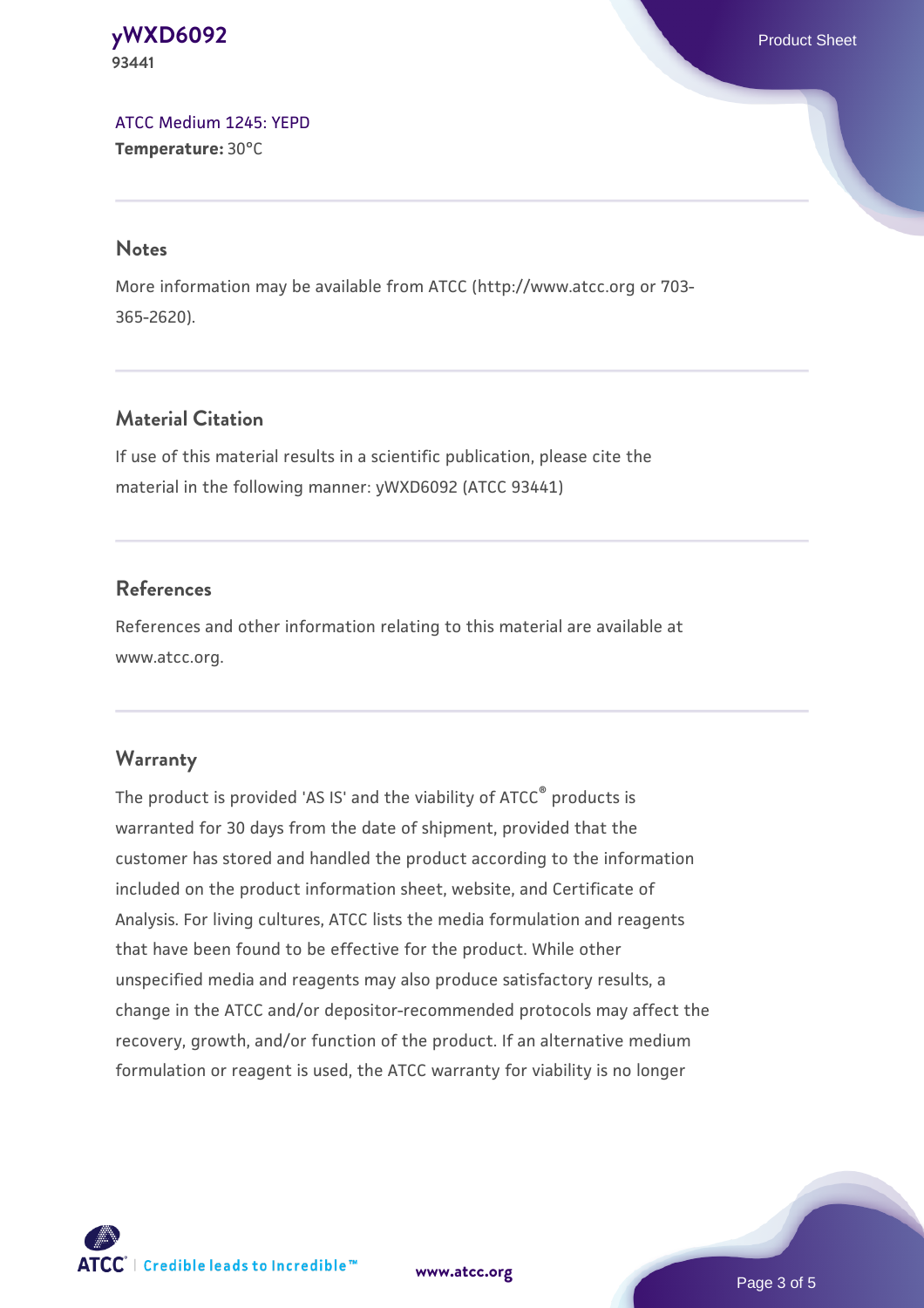**[yWXD6092](https://www.atcc.org/products/93441)** Product Sheet **93441**

valid. Except as expressly set forth herein, no other warranties of any kind are provided, express or implied, including, but not limited to, any implied warranties of merchantability, fitness for a particular purpose, manufacture according to cGMP standards, typicality, safety, accuracy, and/or noninfringement.

#### **Disclaimers**

This product is intended for laboratory research use only. It is not intended for any animal or human therapeutic use, any human or animal consumption, or any diagnostic use. Any proposed commercial use is prohibited without a license from ATCC.

While ATCC uses reasonable efforts to include accurate and up-to-date information on this product sheet, ATCC makes no warranties or representations as to its accuracy. Citations from scientific literature and patents are provided for informational purposes only. ATCC does not warrant that such information has been confirmed to be accurate or complete and the customer bears the sole responsibility of confirming the accuracy and completeness of any such information.

This product is sent on the condition that the customer is responsible for and assumes all risk and responsibility in connection with the receipt, handling, storage, disposal, and use of the ATCC product including without limitation taking all appropriate safety and handling precautions to minimize health or environmental risk. As a condition of receiving the material, the customer agrees that any activity undertaken with the ATCC product and any progeny or modifications will be conducted in compliance with all applicable laws, regulations, and guidelines. This product is provided 'AS IS' with no representations or warranties whatsoever except as expressly set forth herein and in no event shall ATCC, its parents, subsidiaries, directors, officers, agents, employees, assigns, successors, and affiliates be liable for indirect, special, incidental, or consequential damages of any kind in connection with or arising out of the customer's use of the product. While reasonable effort is made to ensure authenticity and reliability of materials on deposit, ATCC is not liable for damages arising from the misidentification or



**[www.atcc.org](http://www.atcc.org)**

Page 4 of 5